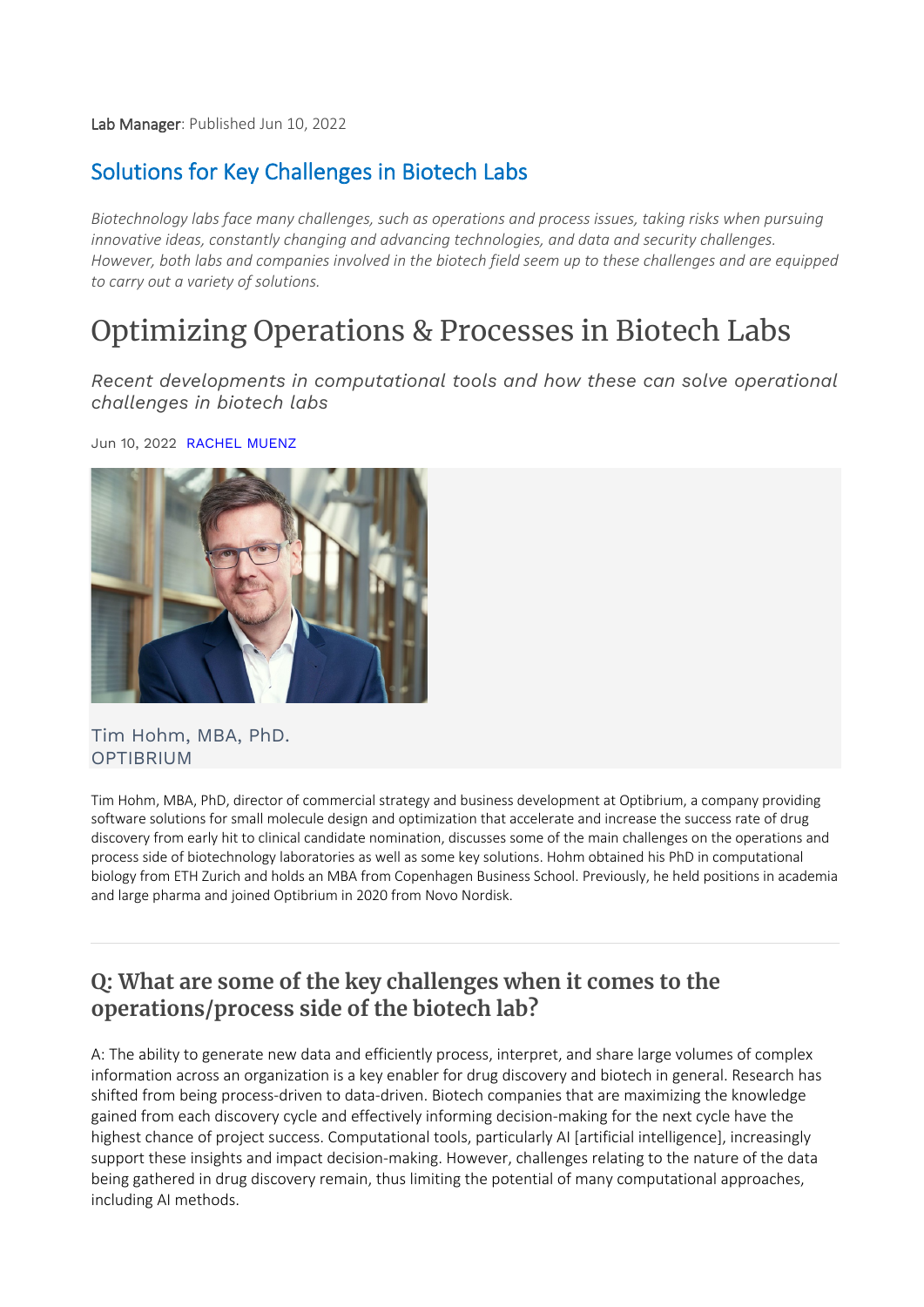Generating data is hugely resource intensive. While big pharma possesses much greater internal resources with dedicated departments for screening, assaying, and data collection, biotech labs are more resourceconstrained, often outsourcing experimental work, and need to be more selective in data gathering to be cost-efficient. This inevitably leads to incomplete (or sparse) data being collected. Compounding the issue, early biotech companies will typically only have access to data from a few projects, or even only one, whereas pharma has access to large corporate data repositories that can serve as training sets for model development.

Beyond the problem of the quantity of data being gathered, early discovery data is typically noisy, with measurements subject to significant experimental variability and error. The inability to effectively manage and account for this can lead biotechs to waste resources on dead ends or discard promising candidates due to false negative results.

# **Q: What are some of the solutions to these challenges?**

A: AI approaches, particularly deep learning methods, have been transformative for many industries outside of drug discovery. For example, leveraging large, high-quality datasets (big data) has enabled image recognition technology to advance to unprecedented levels. In contrast, datasets available to biotech companies tend to be orders of magnitude smaller, incomplete (compounds are not measured in all relevant assays), and noisy (due to experimental variability and error). AI-based approaches specifically designed to handle challenging discovery data are now starting to show robust results. They enable biotech labs to make more informed decisions on what assays and measurements may add the most value, as well as on what compounds should be prioritized in the synthetic queue. This enables more effective use of resources and increases overall success.

In the drug discovery space, three primary domains of AI integration have begun to dominate the field: a) Generative chemistry, which creates new compound ideas; b) Property prediction by learning from existing data; and c) Reaction planning, which is used to identify synthetic routes with which to optimize compound production.

For example, unique deep learning imputation methods for compound property prediction go beyond what conventional modeling offers. Whereas traditional quantitative structure-activity relationship (QSAR) approaches rely on compound fingerprints and descriptors to establish a predictive model, they are often not applicable or intractable for critical downstream endpoints. Deep learning imputation overcomes these limitations by incorporating all available data across endpoints, in addition to the traditional descriptors. It then utilizes the relationships between endpoints to make more accurate predictions, including those for previously intractable endpoints. Furthermore, it enables translational predictions, using early-stage assay data to inform downstream assays, highlighting additional measurements that add the most information while flagging potential outliers and false negatives.

### **Q: What should lab managers look out for when choosing the right solution for their lab—whether it's a new software or other technology, or choosing the right people to collaborate with—to ensure the right choice?**

A: When identifying suitable technologies, several dimensions should be considered: Does one have appropriate amounts of data of suitable quality? Is a technology proven and ready for deployment? Finally, how will the technology be accessible to users and support existing workflows?

The question of how a new technology integrates and supports drug discovery workflows is critical. The technology must be readily accessible to a broad user base, including the experimentalists. Many currently deployed AI applications are still in a concept phase, requiring AI and specialized experts to install, operate,